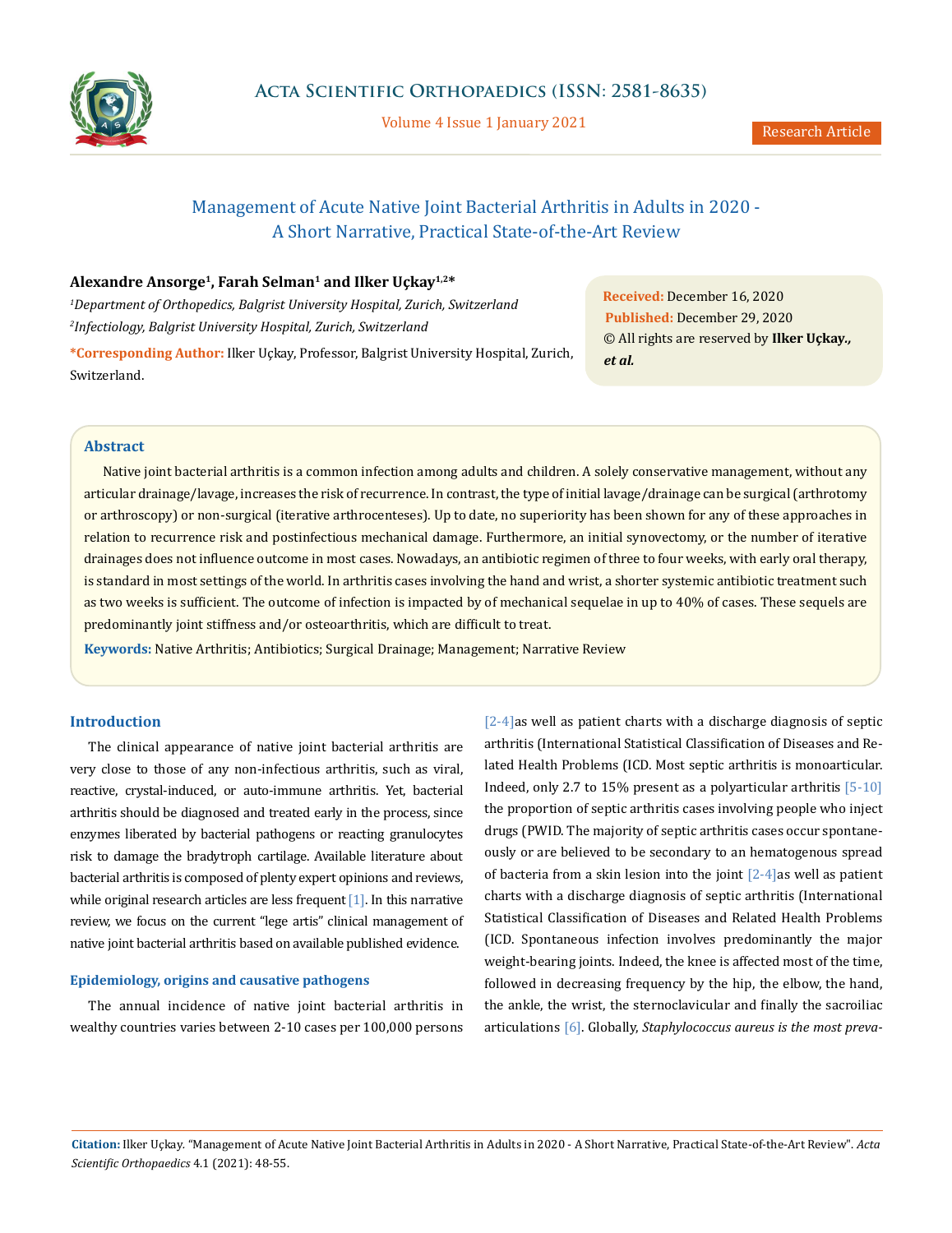*lent pathogen in 50-60%, followed by streptococci* (16%-17%), gram-negative rods (5%-15%), and anaerobes  $($  < 1%)  $[$ 4,5]clinical pattern and outcome. We reviewed the literature from 1945 to 2010 with an emphasis on post-traumatic cases. We retrieved 14 large-scale epidemiological surveys without detailed stratification regarding the origin of septic arthritis (3,340 episodes. In contrast to spontaneous adult cases where *Staphylococcus aureus is most prevalent, in infants the most encountered bacteria is a gram-negative rod named Kingella kingae* [11]we aimed to contrast the bacteriologic epidemiology of osteoarticular infections (OAIs)*.* 

## **Diagnosis**

Acute native joint arthritis usually presents with a swollen articulation, local erythema and heat, and worsening arthralgia. Most patients are transiently febrile. High fever spikes are uncommon, unless there is a synchronous bacteraemia [12]. One should in particular look for indices of remote infections like for instance endocarditis, respiratory, urinary tract, sexually-transmitted and skin infections. In sexually-active patients without adequate protection, *Neisseria gonorrhoeae*, is still quite prevalent [13]. Risk factors such as autoimmune rheumatic disease and intravenous drug abuse should also be looked for. Interestingly, patients infected with the human immunodeficiency virus don't have an increased risk to develop septic arthritism unless they are concomitant intravenous drug abusers [1]. If the detailed anamnesis and the general physical exam fail to identify a remote origin of the septic arthritis, we generally don't recommend to perform advanced diagnostic tests to force the recognition of the origin of the infection because the antibiotic treatment usually cure it, so the expenses for endoscopy and complex radiologic exams can be avoided [14]. One should also be aware that septic arthritis may coincide with crystalline arthritis [15,16]227 with underlying arthroplasties and 69 with gout or other crystals in synovial fluid. In such cases, it remains unclear if the crystalline inflammation is prejudicial in the acute phase. However, evidence exists in favor of the use of anti-crystalline treatment like colchicine in case of an acute gout developing just after the drainage of a joint for septic arthritis [1]. The gold standard for diagnosing bacterial arthritis is the objectivation of an identical pathogen in at least two samples of synovial fluid or intraarticular tissue biopsy, or a clinical arthritis associated with synchronous positive blood cultures that aren't considered as contamination. Blood cultures should be performed in case of fever and shivering, considering that 50% of them turn positive [2].

However, a culture-negative bacterial arthritis may also occur. Risk factors for culture-negative cases are a low inoculum, a prior antibiotic exposure, an inappropriate culture media, fastidious bacteria, or a prolonged transport time to the laboratory favor negative-culture results [17]1167 (43%. A clear-cut definition of culture-negative bacterial arthritis doesn't exist. It is usually diagnosed in cases showing a typical clinical presentation with suggestive pathologic synovial fluid laboratory results (granulocyte proportion of >90% and/or leukocyte count over 50'000 cells/  $\mu$ l), and no intraarticular crystals. Polymerase chain techniques (PCR) shouldn't be routinely used, because eubacterial PCR is quite expensive and seldom of benefit. Its sensitivity is lower than that of classical culture. Moreover, it doesn't give clues about antibiotic resistance and in the case of a polymicrobial infection its interpretation is hazardous [1]. In particular clinical situations suggesting an infection by one of the following pathogens, specific PCR is however recommended: *Kingella kingae*, *Brucella* spp, *Borrelia* spp, *Coxiella burnetii*, *Neisseria gonorrhoeae*, *Bartonella henselae*, *Mycobacterium tuberculosis*, or *Mycobacterium ulcerans* are such examples [1].

Laboratory inflammatory markers can be tested systemically (i.e. in the blood) and intraarticularly. High white blood cell counts and C-reactive protein concentrations in the blood serum aren't proving a bacterial origin of an arthritis regardless of the used cutoff. Indeed, these inflammatory markers presumably rather reflect the pathogen's virulence and the synchronous bacteremia than the local intraarticular state [18,19]. Therefore, they are also useless in the follow up, concerning decision making about the duration of antibiotic treatment or the indication of repeated joint drainage/lavage. It is still important to know that serum procalcitonin concentration is often low in the case of a localized septic arthritis lacking systemic inflammatory signs [19,20]. Usually, synovial leukocyte counts and neutrophil proportions are determined. These tests must however be interpretated with caution, as no cut-off values have been shown to be diagnostic for bacterial arthritis. Concerning synovial leukocyte counts, many experts consider a number of  $>50,000$  cells/ $\mu$ l as predictive for a bacterial arthritis [21]. However, there is equally no consensus about this threshold value and other authors set it for example at >100,000 cells/µl [22]not the surrounding soft tissues. The most common causes of monoarthritis are crystals (i.e., gout and pseudogout. Concerning the neutrophil proportion in the synovial fluid, a literature review including 6242 cases showed a three-fold probability for septic arthritis in patients with a neutrophil proportion of >90% in comparison to

**Citation:** Ilker Uçkay*.* "Management of Acute Native Joint Bacterial Arthritis in Adults in 2020 - A Short Narrative, Practical State-of-the-Art Review". *Acta Scientific Orthopaedics* 4.1 (2021): 48-55.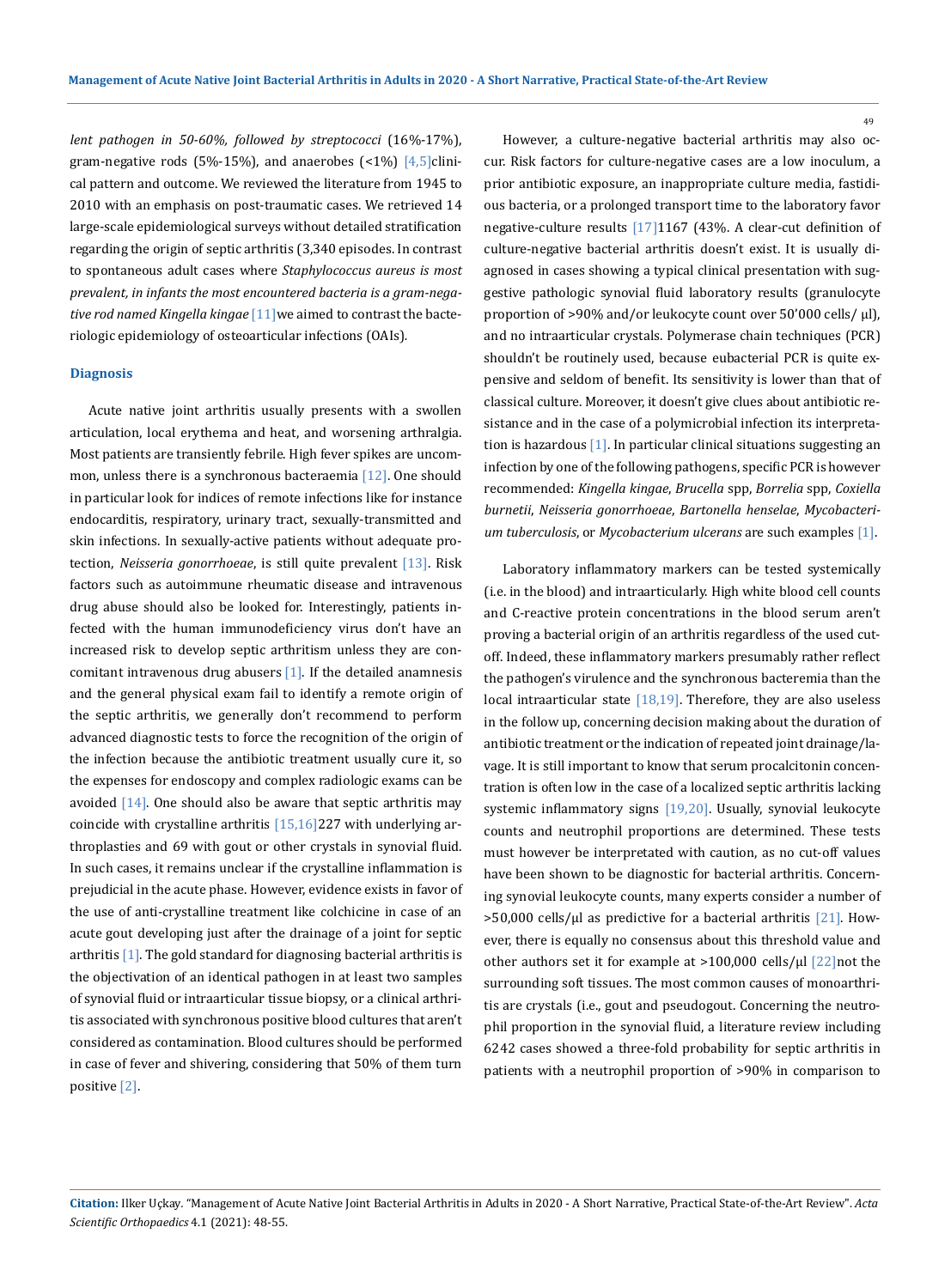others [23]prompt identification and treatment of septic arthritis can substantially reduce morbidity and mortality.\nOBJECTIVE: To review the accuracy and precision of the clinical evaluation for the diagnosis of nongonococcal bacterial arthritis.\nDATA SOURCES: Structured PubMed and EMBASE searches (1966 through January 2007. In future, other intra-synovial marker tests may appear [24]. For instance, research about intraarticular lactic acid dosing is warranted [25] as well as in 12 cases of gonococcal arthritis (mean 27 mg/100 ml.

Classical direct microscopic exams using Gram and acridinorange staining have been abandoned by many centers as its cost-benefit analyses are unsatisfying. The low sensitivity of direct microscopy isn't surprising as a low intraarticular inoculum is enough to trigger a significant arthritis. The results of Cunningham., *et al*. illustrate well the low sensitivity of direct microscopy [16]227 with underlying arthroplasties and 69 with gout or other crystals in synovial fluid. In their series of 500 adult patients with suspected septic arthritis, they detected pathogens in only 29% of cases. When considering only the culture-positive cases (gold standard), they still yielded a low sensitivity of 37%.

#### **Therapy**

The treatment of native joint septic arthritis in adults is mainly based on experts' opinion and on regional habits, because evidence is lacking. As a consequence, the treatments vary among many parts of the world. However, it is generally articulating around two principles, namely lavage/drainage of the affected joint(s) and synchronous systemic antibiotic therapy  $[18]$ . Available evidence suggests a higher recurrence risk if only one of these two principles is used for treatment. For instance, a retrospective work found a 21-fold increase of the recurrence risk in case of a strict conservative antibiotic management without any lavage/ drainage  $[18]$ . A strict surgical management with iterative lavages/ drainages is in turn impacted by a higher probability of deformity and consecutive osteitis [1].

#### **Drainage**

Acute bacterial arthritis is usually considered as an absolute emergency, necessitating immediate lavage/drainage of the affected joint. This opinion is relying basically on animal studies, while available clinical studies in humans fail to support it [1,23] caused by autoimmunity, immune complexes, crystals, or cartilage damage, is clinically similar to native septic arthritis. The large microbiological spectrum of joint infection is one of the particularities distinguishing arthritis from other orthopedic infections such as osteomyelitis or implant-related infections. The current literature often defines orthopedic infections as "osteoarticular," suggesting that diagnosis and treatment of bone and joint infection would be similar. Septic arthritis, osteomyelitis, and orthopedic implant–associated infections are different in nature, epidemiology, therapy, and outcome. This chapter underlines the particularities of native joint arthritis with an emphasis on diagnosis, epidemiology, treatment, and some prevention aspects before planned joint interventions. Most cases of primary septic arthritis and surgical site infections (SSIs. For instance, Lauper., *et al*. retrospectively analyzed the long-term outcome of over 200 native joint adult bacterial arthritis cases in relation to the delay of surgical drainage since the hospital admission [26]requiring drainage within hours, including during night, weekend or holiday shifts. However, there are few data supporting the need for the disruption caused by this degree of urgency.\nMETHODS: We performed a retrospective review of all adult patients seen in our medical center from 1997-2015 with cultureproven septic arthritis and noted the epidemiology of sequelae, and their possible association with a delay in surgical drainage.\ nRESULTS: Of 204 septic arthritis episodes, 46 (23%. Interestingly, no outcome difference could be shown between a delay of less than 6 hours, 6-12 hours or even exceeding 24 hours. They also found a mean span of symptoms of 3 days ahead of hospital admission. Another study by Vispo-Seara., *et al*. found a time lapse between the onset of septic arthritis and arthroscopic lavage/drainage of over 2 weeks as being associated with advanced cartilage damage [27]. Balabaud., *et al*. have found a delay of less than 12 days until surgical drainage to be associated with healing of knee septic arthritis, as compared with a delay of 23 days associated with treatment failure [28].

Current literature indicate that any type of joint drainage is valid. The choice of drainage type is also depending on regional practice. While surgeons prefer arthrotomy or arthroscopy for drainage, many rheumatologists choose iterative arthrocentesis

**Citation:** Ilker Uçkay*.* "Management of Acute Native Joint Bacterial Arthritis in Adults in 2020 - A Short Narrative, Practical State-of-the-Art Review". *Acta Scientific Orthopaedics* 4.1 (2021): 48-55.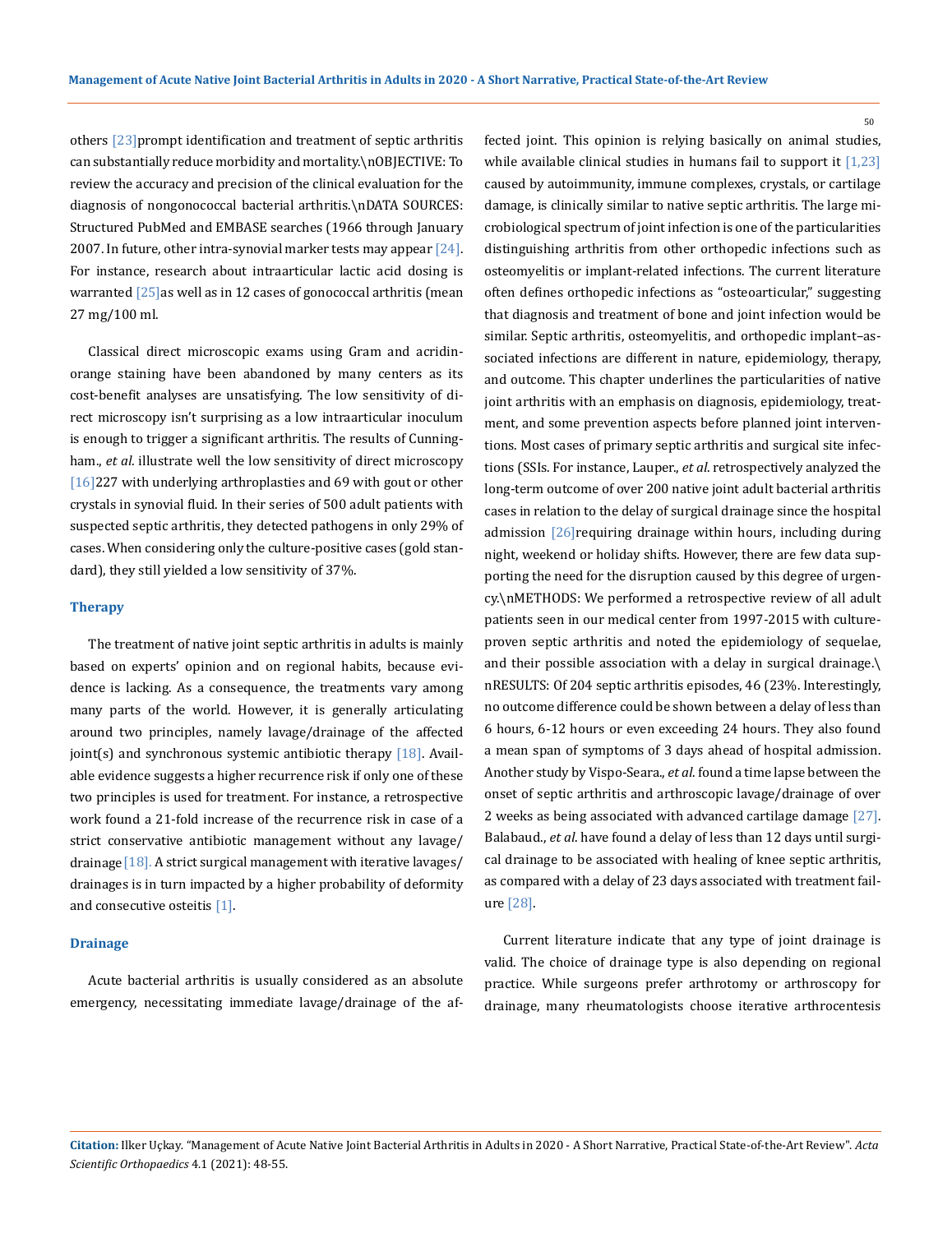[1,29-31]. Concerning adult septic arthritis, no randomized clinical trials comparing surgical drainage to iterative arthrocentesis are available. Only retrospective reports are existing. For instance, Harada., *et al*. conducted a ten year retrospective single-center study to compare outcomes based on the taken management approach: medical (bedside closed-needle joint aspiration) versus surgical (arthrotomy/arthroscopy) [29]based on medical versus surgical management.\nMETHODS: A 10-year retrospective single-center study was conducted of patients admitted to a tertiary care hospital between January 1, 2006 and December 31, 2015 with a diagnosis of SA to compare outcomes based on the management approach taken: medical (bedside closed-needle joint aspiration. They evaluated outcomes were: the joint recovery, time to recovery, length of hospital stay, disposition to home versus rehabilitation unit, recurrence of arthritis in the same joint, and mortality. There was no statistically significant difference in long-term outcomes between the two groups at 12 months. Some surgeons plan a second look after the initial surgical drainage/lavage, based exclusively on the intraoperative visual aspect of the joint or on the fact that serum C-reactive protein concentrations aren't decreasing in further follow-up. This attitude isn't supported by evidence. We rather recommend to base the indication for a repeated surgical drainage according to the global clinical course.

#### **Antibiotic treatment**

#### **The spectrum**

Until the susceptibility results are available, the initial empirical antibiotic therapy in bacterial joint arthritis should cover the most frequent pathogens. After that, the initial regimen should be replaced by the narrowest possible spectrum. Methicillin-susceptible *Staphylococcus aureus* and *streptococci* should be covered at the beginning. In case of posttraumatic arthritis (e.g. bites or splinter injuries), Gram-negative bacteria have to be covered as well. In such cases, empirical intravenous (IV) administration of first- or second-generation cephalosporin or aminopenicillin is indicated. If community-acquired MRSA (Methicillin-resistant *S. aureus*) is suspected, vancomycin is indicated; respectively clindamycin or daptomycin, if an allergy to β-lactam antibiotics is present [32]. According to the expert opinion, empirical therapy starts intravenously [1]. All intravenous and the majority of oral antibiotics do penetrate enough the synovia and do reach concentrations

exceeding the minimal inhibitory breakpoints of common pathogens [33,34]. In acute virulent arthritis early IV-application makes sense, but a switch to moral therapy is possible as soon as the clinical course is favorable. All non-beta-lactam antibiotics, as for example cotrimoxazole and quinolones are well-known for their good oral synovial bioavailability [35,36]where, for at least the first 2-6 weeks, antibiotics should be administered intravenously, is more and more challenged in favor of an oral antibiotic treatment with selected agents from the start. There is no evidence that the total duration of antibiotic therapy for more than 4-6 weeks improves outcome, when compared with shorter regimens. Hopefully, the future will show randomized trials in the adult population, allowing optimal timing of surgical and medical therapy and sparing of unnecessary prescription, with concomitant development of antibiotic resistance. External advice from an expert team with combined surgeons and infectious disease physicians may help to reduce antibiotic consumption in a cost-effective way. Beta-lactam antibiotics have a low oral bioavailability and should therefore be avoided for the oral route. An intraarticular antibiotic administration is not indicated because of its potential cartilage toxicity  $[37]$ the most frequently used antiseptics are polyhexanide, hydrogen peroxide and taurolidine. The aim of this study was to examine the effects of these antiseptics on viability of human chondrocytes. Our hypothesis was that antiseptics and supplemental irrigation with sodium chloride lavage are less toxic on human chondrocytes than treatment with antiseptics only. Primary human chondrocytes were isolated and cultured from six donated human knee joints. Polyhexanide, hydrogen peroxide or taurolidine were added to the cultures. Toxicity analysis was performed by visualisation of cell structure using light microscopy and LDH activity. The determination of vital cells and total cell numbers of chondrocytes treated with antiseptics partly followed by irrigation with sodium chloride solution was performed by using Casy Cell-Counter. Light microscopic data revealed a defect in cell structure after addition of antiseptics. We showed a significant increase of LDH enzyme activity after the treatment with polyhexanide or taurolidine. After treatment with antiseptics followed by sodium chloride solution a significant increase of vital and total cell numbers resulted in comparison with the chondrocytes that were only treated with antiseptics. The data show that treatment with polyhexanid, hydrogen peroxide or taurolidine induces cell death of human chondroctes in vitro.

**Citation:** Ilker Uçkay*.* "Management of Acute Native Joint Bacterial Arthritis in Adults in 2020 - A Short Narrative, Practical State-of-the-Art Review". *Acta Scientific Orthopaedics* 4.1 (2021): 48-55.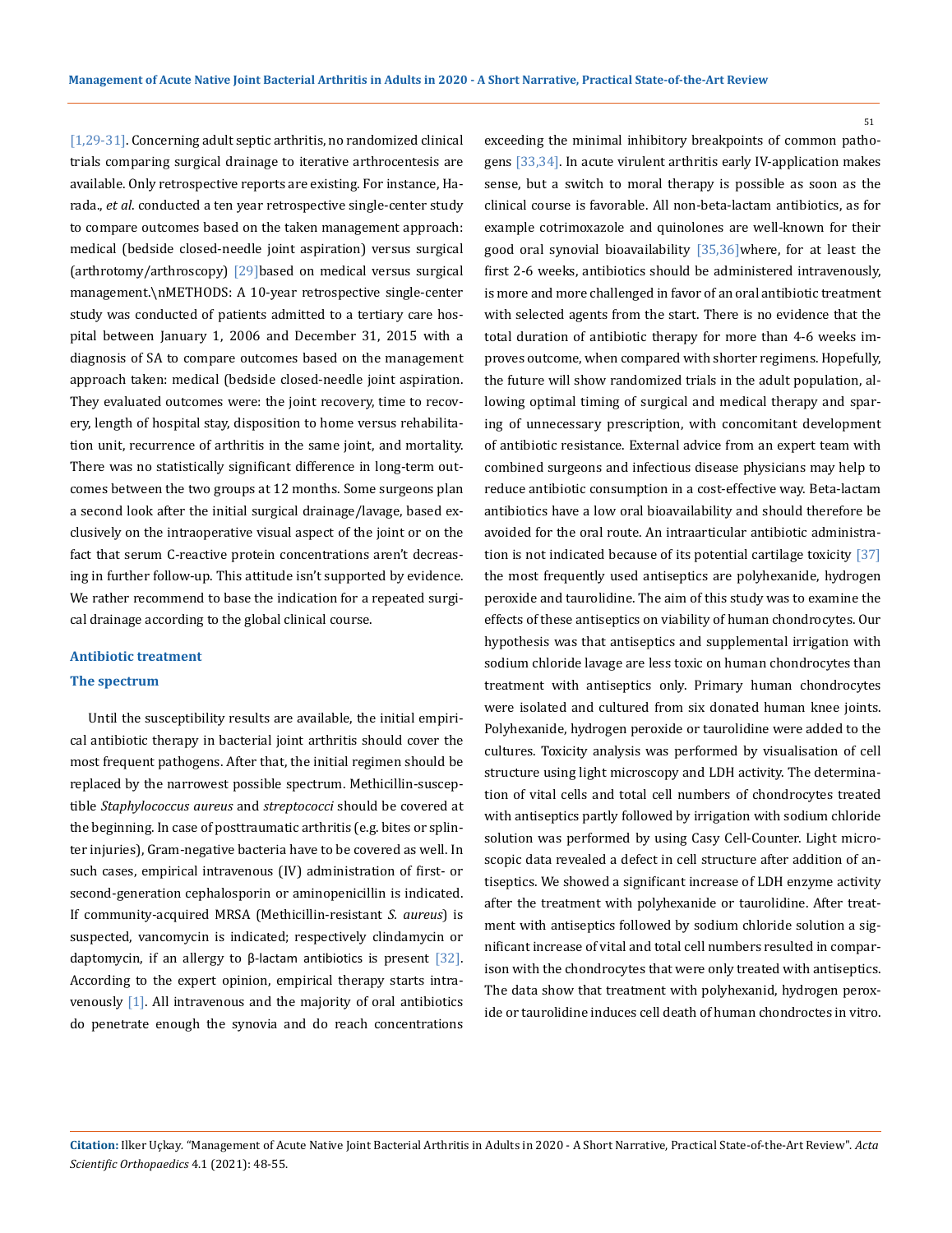The application of sodium chloride solution after the treatment with polyhexanide and hydrogen peroxide possibly has a protective effect on chondrocyte viability.

## **Duration of antimicrobial therapy**

The optimal duration of post-drainage systemic antibiotic treatment is controversial. Often the indicated therapy might depend on the individual case. Some experts advocate a 3-4 weeks IV antibiotic therapy for staphylococci and Gram-negative pathogens, a 2-week IV therapy for streptococci, and an IV therapy exceeding four weeks for immune-compromised patients [2]. Nade., *et al*. recommend a 2 weeks IV therapy for streptococci [38]. Often, an IV therapy is recommended for the first 2 weeks, followed by a 2-week oral therapy. Yet, this duration is currently considered as excessive for drained, adult native joints infections. Indeed, a total antibiotic treatment duration of 3-4 weeks is sufficient [33,39]. The antimicrobial treatment in bacterial hand and wrist arthritis is usually very short. Angly., *et al*. showed that no recurrence occurred in operated adult finger arthritis after antibiotics administered for a median duration of 2 days IV and 17 days orally  $[40]$ surgical technique, antimicrobial therapy and hand therapy.\nPA-TIENTS AND METHODS: Data of 31 patients with surgical treatment between 1993 and 2005 were screened and those from 29 patients with > 1 year of follow-up were retrospectively analyzed. Surgical techniques were debridement, primary, secondary arthrodesis or temporary joint distraction with external fixation. In addition, all patients were treated with antibiotics and hand physiotherapy. The median follow-up of the 29 patients was 5.7 years.\ nRESULTS: The most frequent cause was work injury (19/29. In another study including 101 hand arthritis cases and reporting similar outcome, the switch to oral therapy occurred 3-5 days postoperatively, which was recently confirmed in another narrative review  $[41]$ . It is not yet clear whether a short course of therapy is indicated in adult patients with large joint arthritis. Gjika., *et al*. recently issued a prospective-randomized study questioning the sufficient length of antimicrobial therapy in 154 patients with native joint bacterial arthritis [42]unblinded, randomised, non-inferiority study comparing either 2 or 4 weeks of antibiotic therapy after surgical drainage of native joint bacterial arthritis in adults. Excluded were implant-related infections, episodes without surgical lavage and episodes with a follow-up of less than 2

months.\nRESULTS: We enrolled 154 cases: 77 in the 4-week arm and 77 in the 2-week arm. Median length of intravenous antibiotic treatment was 1 and 2 days, respectively. The median number of surgical lavages was 1 in both arms. Recurrence of infection was noted in three patients (2%. One third of them suffered from medium to large joint infection. This study compared 2 weeks with 4 weeks of systemic targeted antibiotics after surgical drainage. The outcomes showed no differences regarding clinical remissions, adverse events or mechanical sequels. The median duration of initial IV-therapy was limited to 2 days. These results support the hypothesis that a short course of initial IV antibiotic administration is sufficient to treat adult native joint arthritis, similarly to other publications reporting pediatric cases [39].

#### **Outcomes**

Primary bacterial native joint arthritis is exceptionally fatal. If it is so, usually a severe underlying remote origin, such as endocarditis or a concomitant sepsis is usually responsible for the mortal outcome. Indeed, local infection remission frequently occurs in 97% in small joints, respectively in 90-95% in large joints [18,42] to gather data for a prospective study on an optimized antibiotic treatment in adults with septic arthritis.\nMETHODS: This was a retrospective single-center study conducted for the period 1996- 2008.\nRESULTS: A total of 169 episodes of septic arthritis in 157 adult patients (median age 63 years; 65 females. In contrast to the good infection control after eventually several drainages, the mechanical consequences are of major concern. Prospective randomized trials in adults with septic arthritis reported a frequency of mechanical sequels between 20% and 35%, of which 15% required further surgical intervention  $[26]$  requiring drainage within hours, including during night, weekend or holiday shifts. However, there are few data supporting the need for the disruption caused by this degree of urgency.\nMETHODS: We performed a retrospective review of all adult patients seen in our medical center from 1997- 2015 with culture-proven septic arthritis and noted the epidemiology of sequelae, and their possible association with a delay in surgical drainage.\nRESULTS: Of 204 septic arthritis episodes, 46 (23%. Currently efforts are done to try to treat them by re-education, sensory-integrative therapy and eventual corrective surgery such as joint prostheses.

**Citation:** Ilker Uçkay*.* "Management of Acute Native Joint Bacterial Arthritis in Adults in 2020 - A Short Narrative, Practical State-of-the-Art Review". *Acta Scientific Orthopaedics* 4.1 (2021): 48-55.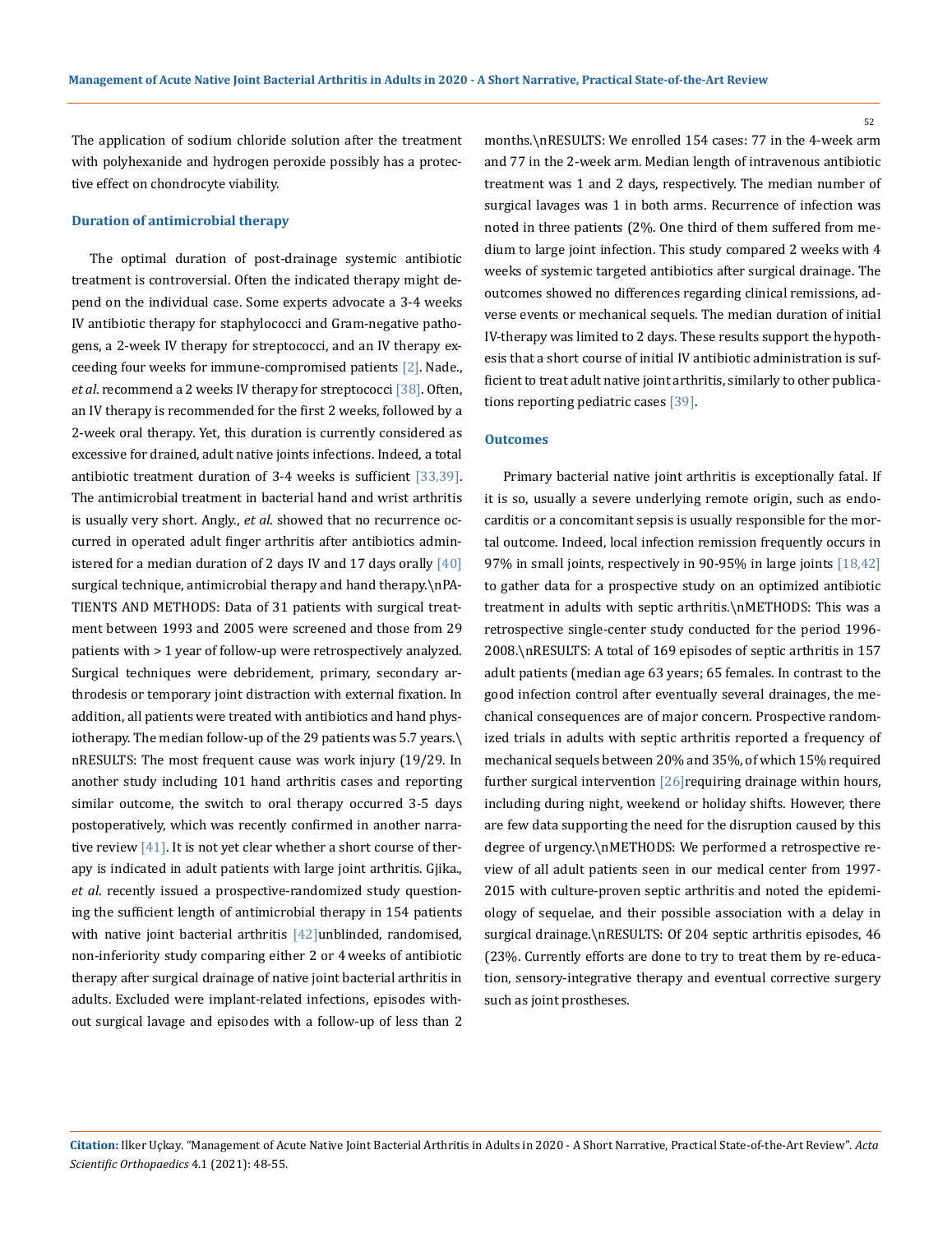## **Conclusion**

Native joint bacterial arthritis is common. An articular drainage/lavage (arthrotomy or arthroscopy, or iterative arthrocentesis is always warranted. Up to date, no superiority has been shown for any of these approaches in relation to recurrence risk and postinfectious mechanical damage. Furthermore, an antibiotic regimen of three to four weeks, with early oral therapy, is standard. In arthritis cases involving the hand and wrist, a shorter systemic antibiotic treatment such as two weeks is sufficient. The outcome of infection is impacted by of mechanical sequelae, which are difficult to treat and need farther research for clinical improvement.

## **Bibliography**

- 1. Uçkay I., *et al*. "Native Joint Arthritis". *Bone and Joint Infections,*  John Wiley and Sons, Ltd. (2015): 77-91.
- 2. Geirsson AJ., *et al*[. "Septic arthritis in Iceland 1990-2002: in](https://pubmed.ncbi.nlm.nih.gov/17901088/)[creasing incidence due to iatrogenic infections".](https://pubmed.ncbi.nlm.nih.gov/17901088/) *Annals of the [Rheumatic Diseases](https://pubmed.ncbi.nlm.nih.gov/17901088/)* 67 (2008): 638-643.
- 3. Favero M., *et al*[. "Septic arthritis: a 12 years retrospective](https://pubmed.ncbi.nlm.nih.gov/19132150/) [study in a rheumatological university clinic".](https://pubmed.ncbi.nlm.nih.gov/19132150/) *Reumatismo* 60 [\(2008\): 260-267.](https://pubmed.ncbi.nlm.nih.gov/19132150/)
- 4. Di Benedetto C., *et al*[. "Post-traumatic septic arthritis".](https://www.researchgate.net/publication/285983449_Post-traumatic_septic_arthritis) *Euro[pean Musculoskeletal Review](https://www.researchgate.net/publication/285983449_Post-traumatic_septic_arthritis)* 7 (2012): 38-42.
- 5. [Ross JJ., et al. "Septic Arthritis and the Opioid Epidemic: 1465](https://pubmed.ncbi.nlm.nih.gov/32258206/) [Cases of Culture-Positive Native Joint Septic Arthritis From](https://pubmed.ncbi.nlm.nih.gov/32258206/) 1990-2018". *[Open Forum Infection Disease](https://pubmed.ncbi.nlm.nih.gov/32258206/)* 7 (2020.
- 6. Weston V.C., *et al*[. "Clinical features and outcome of septic ar](https://www.ncbi.nlm.nih.gov/pmc/articles/PMC1752863/)[thritis in a single UK Health District 1982-1991".](https://www.ncbi.nlm.nih.gov/pmc/articles/PMC1752863/) *Annals of the [Rheumatic Diseases](https://www.ncbi.nlm.nih.gov/pmc/articles/PMC1752863/)* 58 (1999): 214-219.
- 7. Kennedy N., *et al*[. "Native Joint Septic Arthritis: Epidemiology,](https://pubmed.ncbi.nlm.nih.gov/26523022/) [Clinical Features, and Microbiological Causes in a New Zea](https://pubmed.ncbi.nlm.nih.gov/26523022/)land Population". *[Journal of Rheumatology](https://pubmed.ncbi.nlm.nih.gov/26523022/)* 42 (2015): 2392- [2397.](https://pubmed.ncbi.nlm.nih.gov/26523022/)
- 8. Clerc O., *et al*[. "Adult native septic arthritis: A review of 10](https://pubmed.ncbi.nlm.nih.gov/21393124/)  [years of experience and lessons for empirical antibiotic ther](https://pubmed.ncbi.nlm.nih.gov/21393124/)apy". *[Journal of Antimicrobial and Chemotherapy](https://pubmed.ncbi.nlm.nih.gov/21393124/)* 66 (2011): [1168-1173.](https://pubmed.ncbi.nlm.nih.gov/21393124/)
- 9. Kaandorp CJ., *et al*[. "Incidence and sources of native and pros](https://pubmed.ncbi.nlm.nih.gov/9306869/)[thetic joint infection: a community based prospective survey".](https://pubmed.ncbi.nlm.nih.gov/9306869/)  *[Annals of the Rheumatic Diseases](https://pubmed.ncbi.nlm.nih.gov/9306869/)* 56 (1997): 470-475.
- 10. Stutz G., *et al*[. "Arthroscopic management of septic arthritis:](https://pubmed.ncbi.nlm.nih.gov/11061294/)  stages of infection and results". *[Knee Surgery, Sports Trauma](https://pubmed.ncbi.nlm.nih.gov/11061294/)[tology, Arthroscopy](https://pubmed.ncbi.nlm.nih.gov/11061294/)* 8 (2000): 270-274.
- 11. Samara E., *et al*. "*Kingella kingae* and Osteoarticular Infections". *Pediatrics* (2019); 144.
- 12. Carpenter C.R., *et al*[. "Evidence-based diagnostics: adult septic](https://pubmed.ncbi.nlm.nih.gov/21843213/)  arthritis". *[Academic Emergency Medicine](https://pubmed.ncbi.nlm.nih.gov/21843213/)* 18 (2011): 781-796.
- 13. [Rice PA. "Gonococcal arthritis \(disseminated gonococcal infec](https://www.ncbi.nlm.nih.gov/books/NBK470439/)tion)". *[Infectious Disease Clinics of North America](https://www.ncbi.nlm.nih.gov/books/NBK470439/)* 19 (2005): [853-861.](https://www.ncbi.nlm.nih.gov/books/NBK470439/)
- 14. Bouvet C., *et al*[. "No need to search for the source of haematog](https://pubmed.ncbi.nlm.nih.gov/22180157/)[enous arthroplasty infections".](https://pubmed.ncbi.nlm.nih.gov/22180157/) *Swiss Medical Weekly* 141 [\(2011\).](https://pubmed.ncbi.nlm.nih.gov/22180157/)
- 15. Long B., *et al*[. "Evaluation and Management of Septic Arthritis](https://www.ncbi.nlm.nih.gov/pmc/articles/PMC6404712/)  [and its Mimics in the Emergency Department".](https://www.ncbi.nlm.nih.gov/pmc/articles/PMC6404712/) *Western Journal [of Emergency Medicine](https://www.ncbi.nlm.nih.gov/pmc/articles/PMC6404712/)* 20 (2019): 331-341.
- 16. Cunningham G., *et al*[. "Gram and acridine orange staining for](https://www.ncbi.nlm.nih.gov/pmc/articles/PMC4037514/)  [diagnosis of septic arthritis in different patient populations".](https://www.ncbi.nlm.nih.gov/pmc/articles/PMC4037514/)  *[International Orthopaedics](https://www.ncbi.nlm.nih.gov/pmc/articles/PMC4037514/)* 38 (2014): 1283-1290.
- 17. Al-Mayahi M., *et al*[. "Administration of antibiotic agents before](https://www.sciencedirect.com/science/article/abs/pii/S0163445315002534)  [intraoperative sampling in orthopedic infections alters culture](https://www.sciencedirect.com/science/article/abs/pii/S0163445315002534)  results". *[Journal of Infection](https://www.sciencedirect.com/science/article/abs/pii/S0163445315002534)* 71 (2015): 518-525.
- 18. Uçkay I., *et al*[. "Short parenteral antibiotic treatment for adult](https://www.sciencedirect.com/science/article/pii/S120197121201274X)  [septic arthritis after successful drainage".](https://www.sciencedirect.com/science/article/pii/S120197121201274X) *International Jour[nal of Infectious Diseases](https://www.sciencedirect.com/science/article/pii/S120197121201274X)* 17 (2013): 199-205.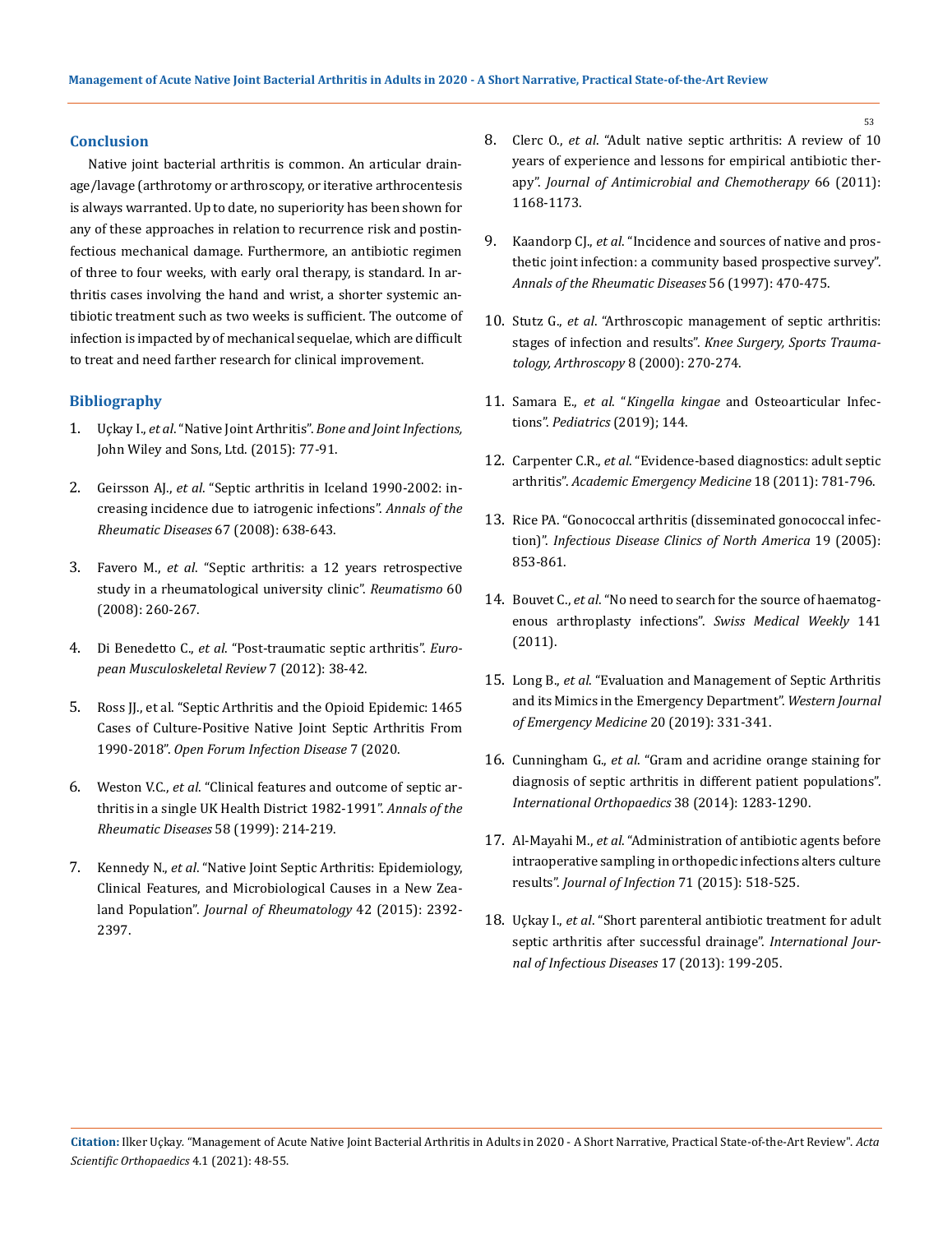- 19. Hügle T., *et al*[. "Serum procalcitonin for discrimination be](https://pubmed.ncbi.nlm.nih.gov/18578968/)[tween septic and non-septic arthritis".](https://pubmed.ncbi.nlm.nih.gov/18578968/) *Clinical and Experimental Rheumatology* [26 \(2008\): 453-456.](https://pubmed.ncbi.nlm.nih.gov/18578968/)
- 20. Uckay I., *et al*[. "Postoperative serum pro-calcitonin and C-re](https://pubmed.ncbi.nlm.nih.gov/21104474/)[active protein levels in patients with orthopedic infections".](https://pubmed.ncbi.nlm.nih.gov/21104474/) *[Swiss Medical Weekly](https://pubmed.ncbi.nlm.nih.gov/21104474/)* 140 (2010): 13124.
- 21. Brannan S.R., *et al*. "Synovial fluid analysis". *Journal of Emergency Medicine* 30 (2006): 331-339.
- 22. Siva C., *et al*[. "Diagnosing acute monoarthritis in adults: a](https://www.aafp.org/afp/2003/0701/p83.html)  [practical approach for the family physician".](https://www.aafp.org/afp/2003/0701/p83.html) *American Family Physician* [68 \(2003\): 83-90.](https://www.aafp.org/afp/2003/0701/p83.html)
- 23. Margaretten M.E., *et al*[. "Does this adult patient have septic](https://pubmed.ncbi.nlm.nih.gov/17405973/)  arthritis?" *JAMA* [297 \(2007\): 1478-1488.](https://pubmed.ncbi.nlm.nih.gov/17405973/)
- 24. Baillet A., *et al*[. "Calprotectin discriminates septic arthritis](https://pubmed.ncbi.nlm.nih.gov/30919904/)  [from pseudogout and rheumatoid arthritis".](https://pubmed.ncbi.nlm.nih.gov/30919904/) *Rheumatology (Oxford)* [58 \(2019\): 1644-1648.](https://pubmed.ncbi.nlm.nih.gov/30919904/)
- 25. Brook I., *et al*[. "Synovial fluid lactic acid. A diagnostic aid in](https://pubmed.ncbi.nlm.nih.gov/697948/)  septic arthritis". *[Arthritis and Rheumatology](https://pubmed.ncbi.nlm.nih.gov/697948/)* 21 (1978): 774- [779.](https://pubmed.ncbi.nlm.nih.gov/697948/)
- 26. Lauper N., *et al*[. "Native septic arthritis is not an immediate](https://pubmed.ncbi.nlm.nih.gov/29742468/)  surgical emergency". *[Journal of Infection](https://pubmed.ncbi.nlm.nih.gov/29742468/)* 77 (2018): 47-53.
- 27. Vispo Seara JL., *et al*[. "Arthroscopic treatment of septic joints:](https://pubmed.ncbi.nlm.nih.gov/12029509/)  prognostic factors". *[Archives of Orthopaedic and Trauma Sur](https://pubmed.ncbi.nlm.nih.gov/12029509/)gery* [122 \(2002\): 204-211.](https://pubmed.ncbi.nlm.nih.gov/12029509/)
- 28. Balabaud L., *et al*[. "Results of treatment of septic knee arthri](https://pubmed.ncbi.nlm.nih.gov/17151847/)[tis: a retrospective series of 40 cases".](https://pubmed.ncbi.nlm.nih.gov/17151847/) *Knee Surgery, Sports [Traumatology, Arthroscopy](https://pubmed.ncbi.nlm.nih.gov/17151847/)* 15 (2007): 387-392.
- 29. Harada K., *et al*[. "Native Joint Septic Arthritis: Comparison](https://pubmed.ncbi.nlm.nih.gov/30943544/)  [of Outcomes with Medical and Surgical Management".](https://pubmed.ncbi.nlm.nih.gov/30943544/) *South Medical Journal* [112 \(2019\): 238-243.](https://pubmed.ncbi.nlm.nih.gov/30943544/)
- 30. Ravindran V., *et al*[. "Medical vs surgical treatment for the na](https://pubmed.ncbi.nlm.nih.gov/19696064/)[tive joint in septic arthritis: a 6-year, single UK academic cen](https://pubmed.ncbi.nlm.nih.gov/19696064/)tre experience". *[Rheumatology \(Oxford\)](https://pubmed.ncbi.nlm.nih.gov/19696064/)* 48 (2009): 1320-1322.
- 31. Smith SP., *et al*[. "Septic arthritis of the shoulder in children in](https://pubmed.ncbi.nlm.nih.gov/12463664/)  [Malawi. A randomised, prospective study of aspiration versus](https://pubmed.ncbi.nlm.nih.gov/12463664/)  arthrotomy and washout". *[Journal of Bone and Joint Surgery.](https://pubmed.ncbi.nlm.nih.gov/12463664/)  British* [84 \(2002\): 1167-1172.](https://pubmed.ncbi.nlm.nih.gov/12463664/)
- 32. Liu C., *et al*[. "Clinical practice guidelines by the Infectious Dis](https://pubmed.ncbi.nlm.nih.gov/21208910/)[eases Society of America for the treatment of methicillin-resis](https://pubmed.ncbi.nlm.nih.gov/21208910/)tant *Staphylococcus aureus* [infections in adults and children".](https://pubmed.ncbi.nlm.nih.gov/21208910/)  *[Clinical Infection Disease](https://pubmed.ncbi.nlm.nih.gov/21208910/)* 52 (2011): 18-55.
- 33. Thabit A.K., *et al*[. "Antibiotic penetration into bone and joints:](https://www.ijidonline.com/article/S1201-9712(19)30069-4/fulltext)  An updated review". *[International Journal of Infectious Diseas](https://www.ijidonline.com/article/S1201-9712(19)30069-4/fulltext)es* [8 \(2019\): 128-136.](https://www.ijidonline.com/article/S1201-9712(19)30069-4/fulltext)
- 34. Montange D., *et al*[. "Penetration of daptomycin into bone and](https://www.ncbi.nlm.nih.gov/pmc/articles/PMC4068525/)  [synovial fluid in joint replacement".](https://www.ncbi.nlm.nih.gov/pmc/articles/PMC4068525/) *Antimicrobial Agents and Chemotherapy* [58 \(2014\): 3991-3996.](https://www.ncbi.nlm.nih.gov/pmc/articles/PMC4068525/)
- 35. Uçkay I., *et al*. "Chronic osteomyelitis". *Current Infectious Disease Reports* 14 (2012): 566-575.
- 36. Schrenzel J., *et al*[. "A randomized clinical trial to compare fl](https://pubmed.ncbi.nlm.nih.gov/15494904/)[eroxacin-rifampicin with flucloxacillin or vancomycin for the](https://pubmed.ncbi.nlm.nih.gov/15494904/)  [treatment of staphylococcal infection".](https://pubmed.ncbi.nlm.nih.gov/15494904/) *Clinical Infection Disease* [39 \(2004\): 1285-1292.](https://pubmed.ncbi.nlm.nih.gov/15494904/)
- 37. Röhner E., *et al*[. "Toxicity of antiseptics against chondrocytes:](https://pubmed.ncbi.nlm.nih.gov/21240607/)  [What is best for the cartilage in septic joint surgery?"](https://pubmed.ncbi.nlm.nih.gov/21240607/) *Interna[tional Orthopaedics](https://pubmed.ncbi.nlm.nih.gov/21240607/)* 35 (2011): 1719-1723.
- 38. Nade S. "Septic arthritis". *Best Practice and Research: Clinical Rheumatology* 17 (2003): 183-200.
- 39. Peltola H., *et al*[. "Prospective, randomized trial of 10 days ver](https://pubmed.ncbi.nlm.nih.gov/19323633/)[sus 30 days of antimicrobial treatment, including a short-term](https://pubmed.ncbi.nlm.nih.gov/19323633/)  [course of parenteral therapy, for childhood septic arthritis".](https://pubmed.ncbi.nlm.nih.gov/19323633/)  *[Clinical Infection Disease](https://pubmed.ncbi.nlm.nih.gov/19323633/)* 48 (2009): 1201-1210.